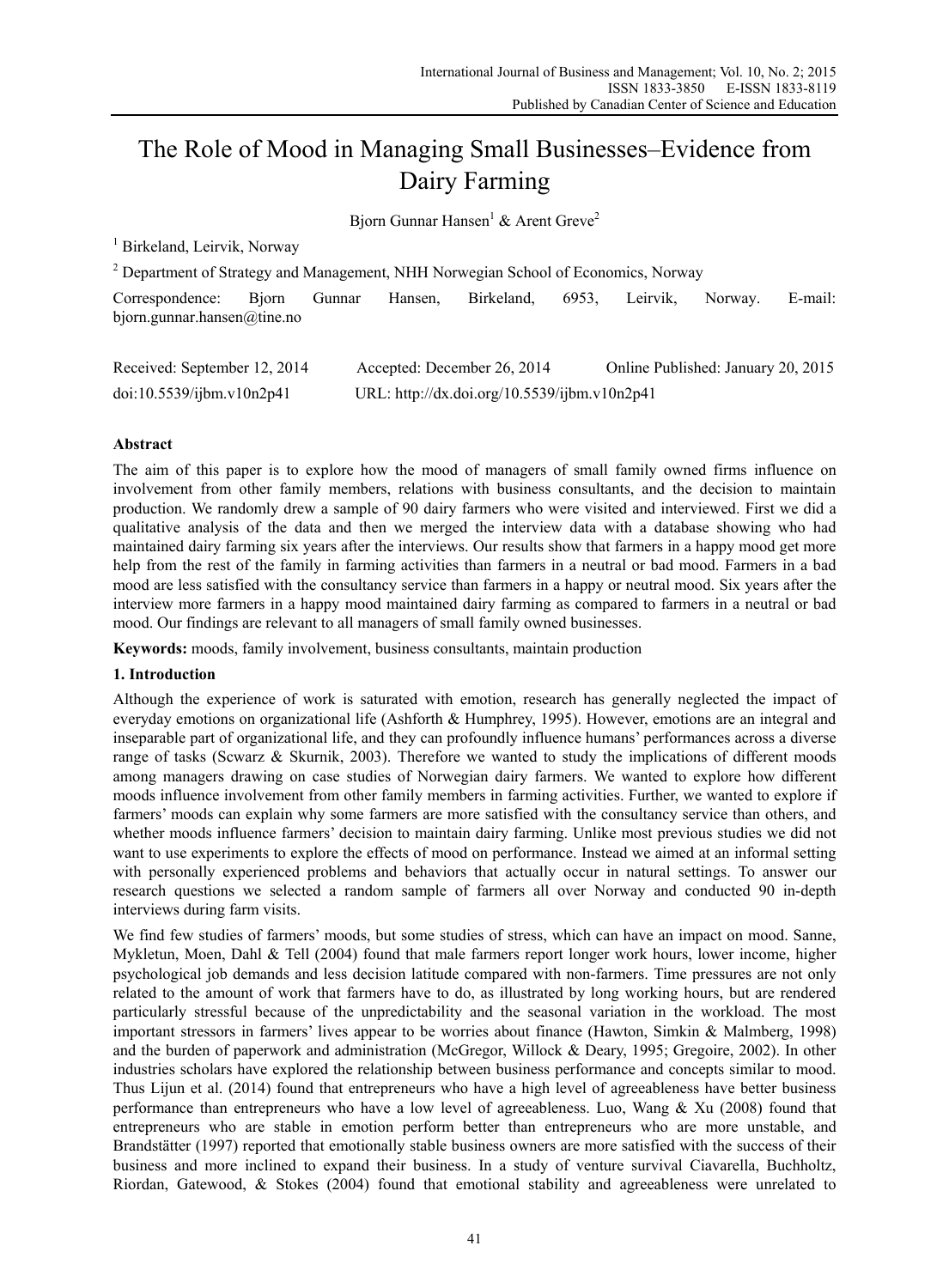long-term venture survival. Studies of job satisfaction have established a positive relationship between emotional stability and job satisfaction (Tokar, Fischer & Subich, 1998; Judge, Heller & Mount, 2002).

Moods and emotions are states that have an experiential, cognitive, and physiological component. Emotions reflect the on-going, implicit appraisals of situations with respect to positive or negative implications for the individual's goals and concerns (e.g. Arnold, 1960). While emotions are specifically directed towards something, the concept of mood refers to the feeling state itself when the object or cause is not in the focus of attention. In contrast to object-specific emotions, moods are either experienced as directed at multiple objects or exist as objectless background dispositions. Moods can e.g. be classified as happy, neutral or bad (Scwarz & Skurnik, 2003). Moods are defined as relatively long lasting affective states that are experienced without concurrent awareness of their origins (e.g., Schwarz & Clore, 1988). People are often unaware of the causes of their moods, which may include minor events or background variables such as lack of exercise (Thayer, 1996). Hence, moods lack a specific referent and usually come about gradually, are of low intensity, and may endure for some time. In ordinary language we typically say that we are "in" a good mode, while we are angry "about" something. As compared to emotions moods remain more in the background, and this diffuse and unfocused property accounts for their pervasive influence (Scwarz & Skurnik, 2003). Research has shown that people do self-regulate their mood, and individuals differ in how they regulate mood. Thus Thayer, Newman and McClain (1994) found that the most common self-regulating strategies used to eliminate bad moods were; call, talk to, or be with someone (54%), control thoughts (51%), listen to music (47%), avoid the thing causing the bad mood (47%), and try to be alone (47%). The most effective self-regulating strategy was exercise (Thayer et al., 1994).

Traditionally psychological research on emotions has been problem oriented and focused on factors which bring about negative emotions related to e.g. stress or conflict. In contrast, modern psychological research has focused on how positive emotions play out in work life and how such emotions influence behavior in organizations (Kaufmann & Kaufmann, 2011). Similarly, research has focused more on how positive emotions influence pro-social behavior, e.g. like helping colleagues at work. In line with this tradition we are primarily concerned with the effects of positive moods, and less with what the causes of different moods are.

Emotions are critical for guiding interpersonal relationships (Keltner & Kring, 1998; Shiota et al., 2004), and emotional exchanges can either maintain and enhance positive relationships, or become a source of antagonism and discord (Harker & Keltner, 2001; Shiota et al., 2004). Friendly people are easy to get along with others, to get along in a group, do not attack others and easily establish friendly relations with others (Digman & Inouye, 1986). They believe that people are good and are well-intentioned. Contrary, people with low friendliness easily show their emotions, are more likely to show aggressive behavior and language, and are less likely to establish friendship with others. Thus research has shown that people who are in a happy mood get more contacts at work and get more social support from their colleagues as compared to people who are in a bad mood (George, 2000; Tsai, Chen & Liu, 2007). Further, people in a happy mood are valued more positively by others than people who are in a bad mood (Staw, Sutton & Pelled, 1994). In short we perceive people in a happy mood as more attractive than people in a bad mood (Kaufmann & Kaufmann, 2011). Like in other family owned small businesses family members such as spouses, parents or children are involved in running the farm, and we expect them to participate more in farm work the better the farmers' mood.

Hypothesis 1: Farmers who are in a happy mood get more help from other family members than farmers who are in a bad mood.

Similarly, we think the farmers' mood will influence their relationship to farm consultants. Consultants from TINE visit each dairy farmer several times a year and deliver services in dairy farming. Typically they interact with farmers in solving problems related to dairy farming, such as milk quality, animal health, feeding schemes, farming economics and so on. The interaction between consultants and farmers involves extensive knowledge transfer. Knowledge transfer can be defines as "the communication of knowledge from a source so that it is learned and applied by a recipient." (Ko, Kirsch & King, 2005, p. 62). There is evidence that such knowledge transfer is influenced by the personal relationship between consultants and clients, the degree of shared understanding between them, and both parties intrinsic motivation (Ko et al., 2005; Szulanski, 1996). Thus we think that if the farmer is in a bad mood, this can have a negative effect on the transfer of knowledge. The result might be that the farmer finds the consultancy service to be of little use. Contrary, if the farmer is in a happy mood, we think this will improve the interaction with the consultant.

Hypothesis 2: Farmers in a bad mood are less satisfied with the consultancy service than farmers in a happy mood.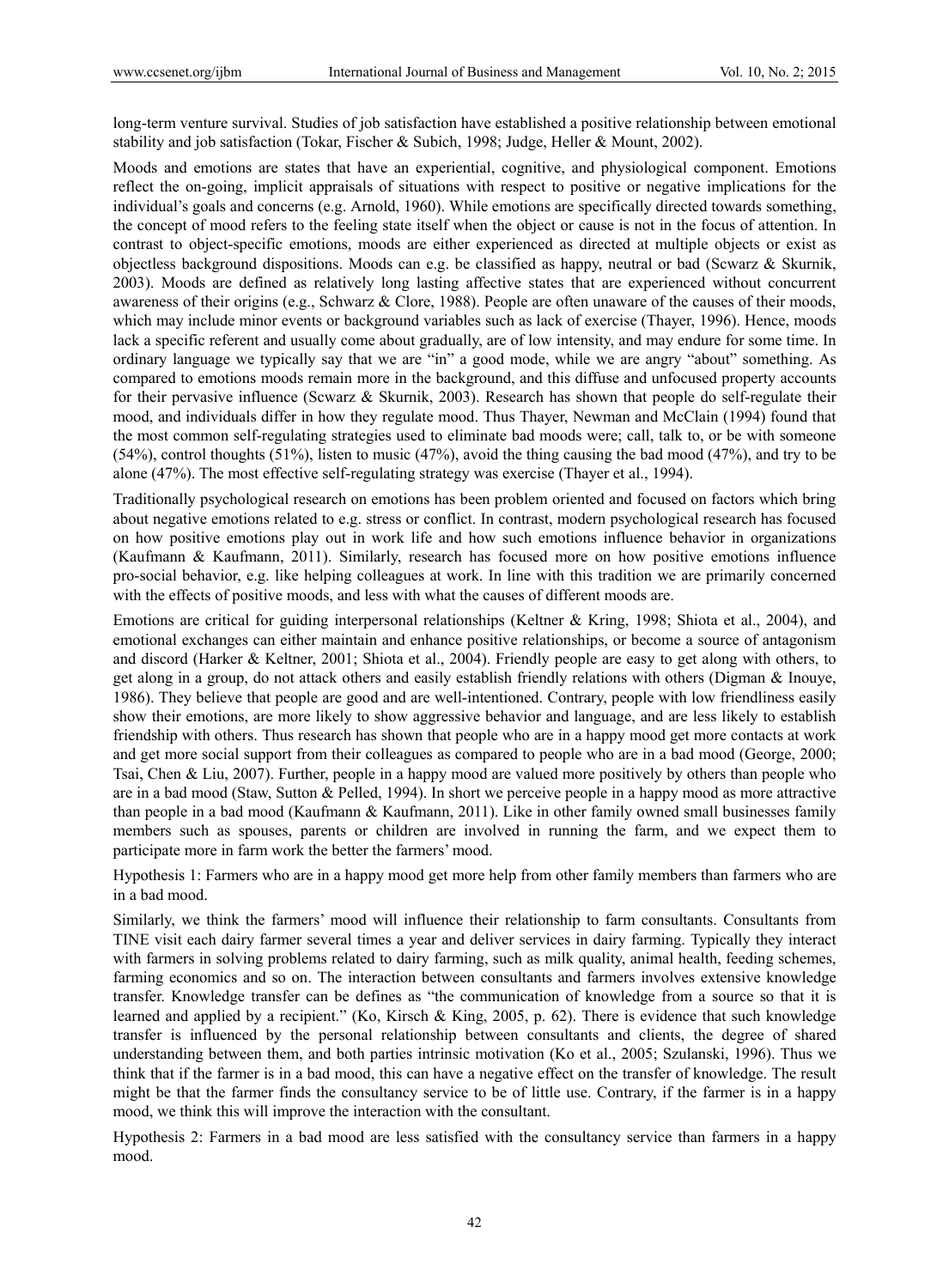To the best of our knowledge the knowledge on how managers' moods affect strategic decisions such as to close down operations is limited. The mood-congruent retrieval view on moods contends that positive affect serves as a retrieval cue for positive material in memory (Isen, Shalker, Clark & Karp, 1978; Teasdale & Fogarty, 1979; Teasdale & Russell, 1983). Negative affect, however, activates significantly less information. Such differences in the content of what information is brought to mind have been shown to have important implications for a broad range of judgments and evaluations (see e.g. Kahn & Isen, 1993; Kraiger, Billings & Isen, 1989). According to Schwartz's (1994) cognitive tuning model, negative moods are associated with a more effortful, analytic style of information processing, whereas positive moods are associated with a more carefree, heuristic style of information processing (Kaufmann & Vosburg, 1997). Other studies have shown that participants in a bad mood adopt a more local focus whereas those in happy moods apply a global focus (Clore & Huntsinger, 2007). Thus research has supported the broaden-and-build theory (Fredrickson, 2001; 2005) which hypothesizes that positive emotions broaden the scope of attention and thought - action repertoires. There is also evidence that a negative mood reduces the amount of attentional commitment to the task at hand and enhances the focus on task irrelevant personal concerns (Smallwood, Fitzgerald, Miles & Phillips, 2009). Similarly, there is evidence that positive mood both impairs working memory (Martin & Kerns, 2010) and improves working memory (Yang, Yang & Isen, 2012). Finally, there is also strong evidence that mood can influence sports performance and competitive achievement (Barkhoff, Pagano & Heiby, 2007; Skinner & Brewer, 2004; Cockerill, Nevill & Lyons, 1991). However, some findings are mixed, partly because mood has not been measured sensitively (Lowther & Lane, 2002).

Positive moods signals that an object of judgment is valuable, leading to a positive evaluation, and negative mood signals that it lacks value, leading to a negative evaluation (Clore, Wyers, Dienes, Gasper, Gohm & Isbell, 2001). Thus mood can influence satisfaction with a product or service (Sirakaya, Petrick & Choy, 2004). Related to job perseverance, Seligman and Schulman (1986) showed that insurance agents who scored high in optimism stayed twice as long in their jobs as compared to their pessimistic colleagues. Similarly, Tsai, Chen & Liu (2007) found that positive moods increased perseverance in job tasks. To conclude it is safe to assume that moods can influence decisions. The specific effect, however, depends on which decision the mood is brought to bear. We expect farmers' mood to influence how perseverant they are in dairy farming. Further, in hypothesis two we proposed that farmers in a happy mood will get more help from family members, including their children. Such involvement of children in farm work can increase the likelihood that they will take over the farm. Thus it is likely that farmers' mood can affect how willing their children are to take over the farm and maintain milk production. We therefore hypothesize a positive relationship between happy mood and how long milk production maintains on the farm. To explore this relationship we checked whether farmers or their successors still produced milk six years after the interviews, i.e. in 2013.

Hypothesis 3: Milk production maintains longer on farms where the farmer is in a happy mood, as compared to farms where the farmer is in a bad mood.

#### **2. Methods, Data and Respondents**

In this section we describe the respondents, sampling procedures and choice of variables and statistical methods. Finally, we comment on the validity and reliability of the study.

## *2.1 Research Design*

To test the hypotheses we aimed at an informal setting with personally experienced problems and practical behavioral solutions. The farmers were allowed to speak about how they run their farm, their interaction with other family members, their interaction with consultants and the challenges they faced in their own words. Several of them commented that it was both more satisfying and more interesting to be interviewed compared to filling in a questionnaire. One of them stated: *"Well that's one of the problems with all these questionnaires that pop up, it's quite difficult to answer, sometimes it is impossible, because the questions require more than one cross, you know…"* The dialogue with the researchers gave the farmers the possibility to ask control questions to check their understanding of the questions. Similarly, for us as researchers it was useful to be able to ask follow up questions to make sure we had understood and interpreted the farmers in the right way. We could be flexible and depart from the interview-guide when necessary, tailoring the interviews to each farmer and their specific context.

#### *2.2 Methodological Choices*

We wanted to use the strengths of interviewing to collect data related to the farmer. To design the interviews we applied the critical incident technique (Chell, 2004), and we asked farmers to tell the interviewer about how they run their farm and how they interacted with consultants and family members in running the farming. Our aim was to see the research topic from the perspective of the interviewee, and to understand how and why they came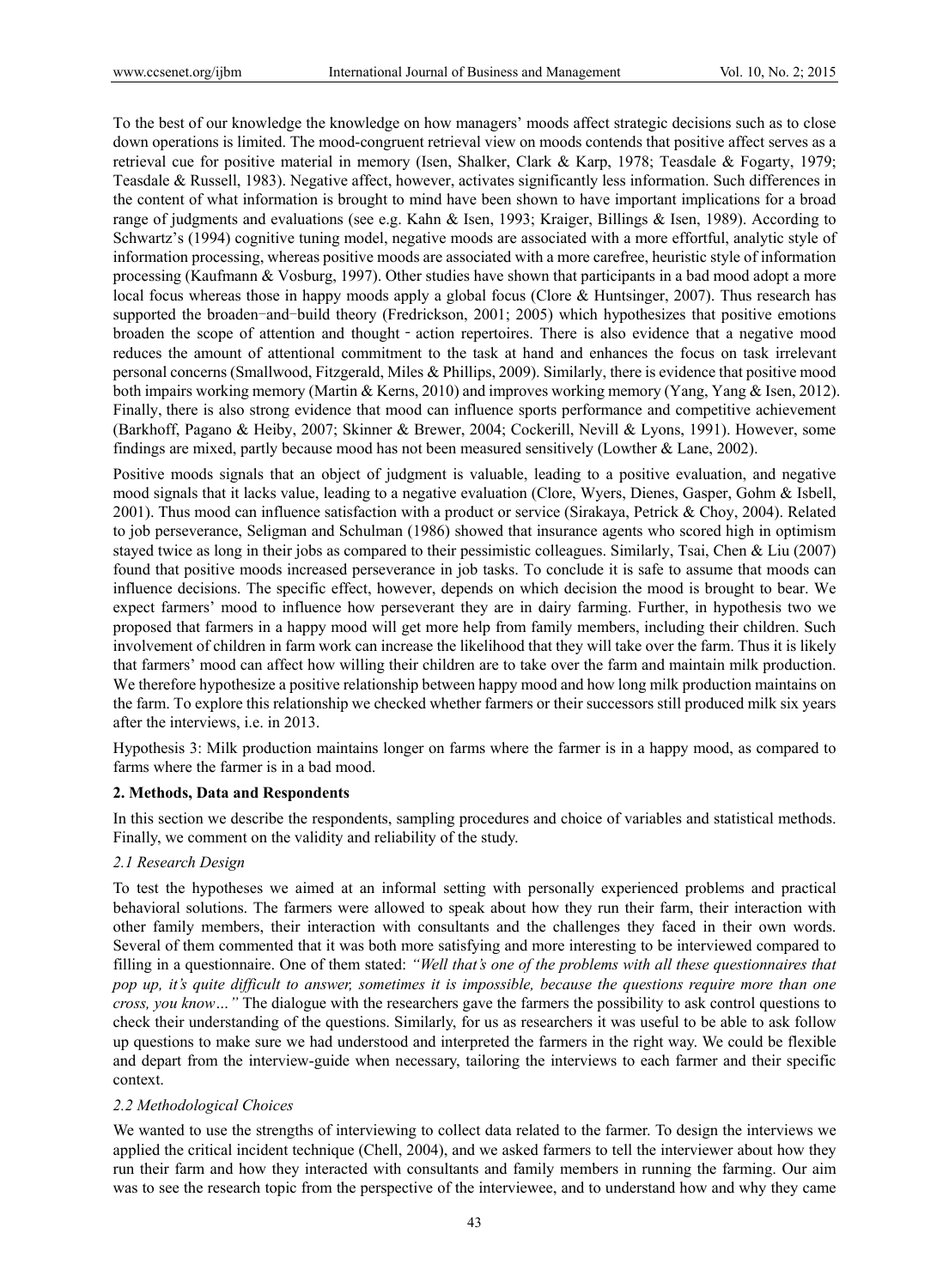to have that perspective. We used a largely unstructured interview to capture the respondents' thought processes and their frame of reference. The critical incident technique facilitates the investigation of significant occurrences (events, incidents, processes or issues) which the respondent identifies and manages (Chell, 2004).

To analyze interviews we applied attributional coding (Silvester, 2004). Causal attributions refer to the explanations we make for our own behavior, the behavior of other people and the events that we observe or hear about from others. The Leeds Attributional Coding System (LACS: Munton, Silvester, Stratton & Hanks, 1999) is a method that involves coding spontaneously produced spoken attributions. Using this system allows researchers to explore and code attributions made by one person about their own behavior or the actions of other people or entities (Silvester, 2004). Attributional coding can be a rewarding method for exploring how individuals make sense of their world (Silvester, 2004). An advantage of the method is that the method focuses on naturalistic data and events rather than hypothetical scenarios created by researchers.

#### *2.3 Respondents and Sampling*

The aim was to generalize the patterns we found among the respondents to all Norwegian dairy farmers, i.e. across the population in various settings as e.g. geographical area and time. To ensure validity across geographical areas in our study we included farmers from each of five dairy regions in Norway, from Rogaland to Nordland. In each region we picked a geographical area that was manageable for the researchers to visit without spending too much time travelling. At the same time it should be representative for the region with respect to farm size and farming conditions. Within these geographical areas we selected respondents randomly among members in TINE Efficiency Analysis (TEA), a consultancy tool which consists of financial data from the farm accountancy supplied with biological data. We drew a number that corresponded to the whole regions' fraction of the total number of dairy farmers in Norway. For example in region South, which consists of Telemark, Agder and Rogaland we chose Rogaland. Similarly in region West, consisting of Hordaland, Sogn og Fjordane and Sunnmøre, we chose Sunnmøre. In region East we chose two different areas, Lillehammer-Øyer and Østfold to represent the region. We visited and interviewed altogether 90 dairy farmers on-farm from September until December 2007.

Only five farmers refused to participate in the study. The reasons they gave varied from lack of time to skepticism towards the study. Comparing the dependent and independent variables in our sample with population data we found that none of the variables from the farm databases deviated more than 2% between sample and population. Our sampling procedure produced a representative sample. Therefore, the results are valid for all TINE dairy farmers; they constitute 94% of all dairy farmers in Norway. In Table 1 we present some summary statistics for the farmers.

|                 | Number | Mean Age | Years of tenure | Mean no. of cows |
|-----------------|--------|----------|-----------------|------------------|
| Eastern-Norway  | 21     | 46       |                 | 19.9             |
| Rogaland        | 14     | 46       | 15              | 25.6             |
| Sunnmøre        | 20     | 49       | 21              | 23.5             |
| Nord-Trøndelag  | 23     | 41       | 12              | 23.4             |
| Northern Norway | 12     | 48       | 19              | 17.0             |
| Total/average   | 90     | 46       | 16              | 22.4             |

Table 1. Summary statistics for the 90 farmers

We interviewed 85 male and 5 female farmers. Some of the male farmers' spouses took part in the interview, particularly if they participated in the farm work. The farmers in Sunnmøre are significantly older and have longer experience than those in Nord-Trøndelag.

# *2.4 Description of Variables Used in Analysis of Farmers' Mood*

#### 2.4.1 Dependent Variables

In 2013 we checked in the dairy company's database whether the farmers or their successors still produced milk. On 17 farms, or 18.9 percent of the farms, there was no longer milk production. The other dependent variables we use are whether the farmers get help from other family members or not, and how satisfied the farmers are with the consultancy service. Other family members were engaged in farm work on approximately half of the farms, or 52.2 percent. Altogether 80.4 percent of the farmers were satisfied with the consultancy service, while 19.6 percent were dissatisfied.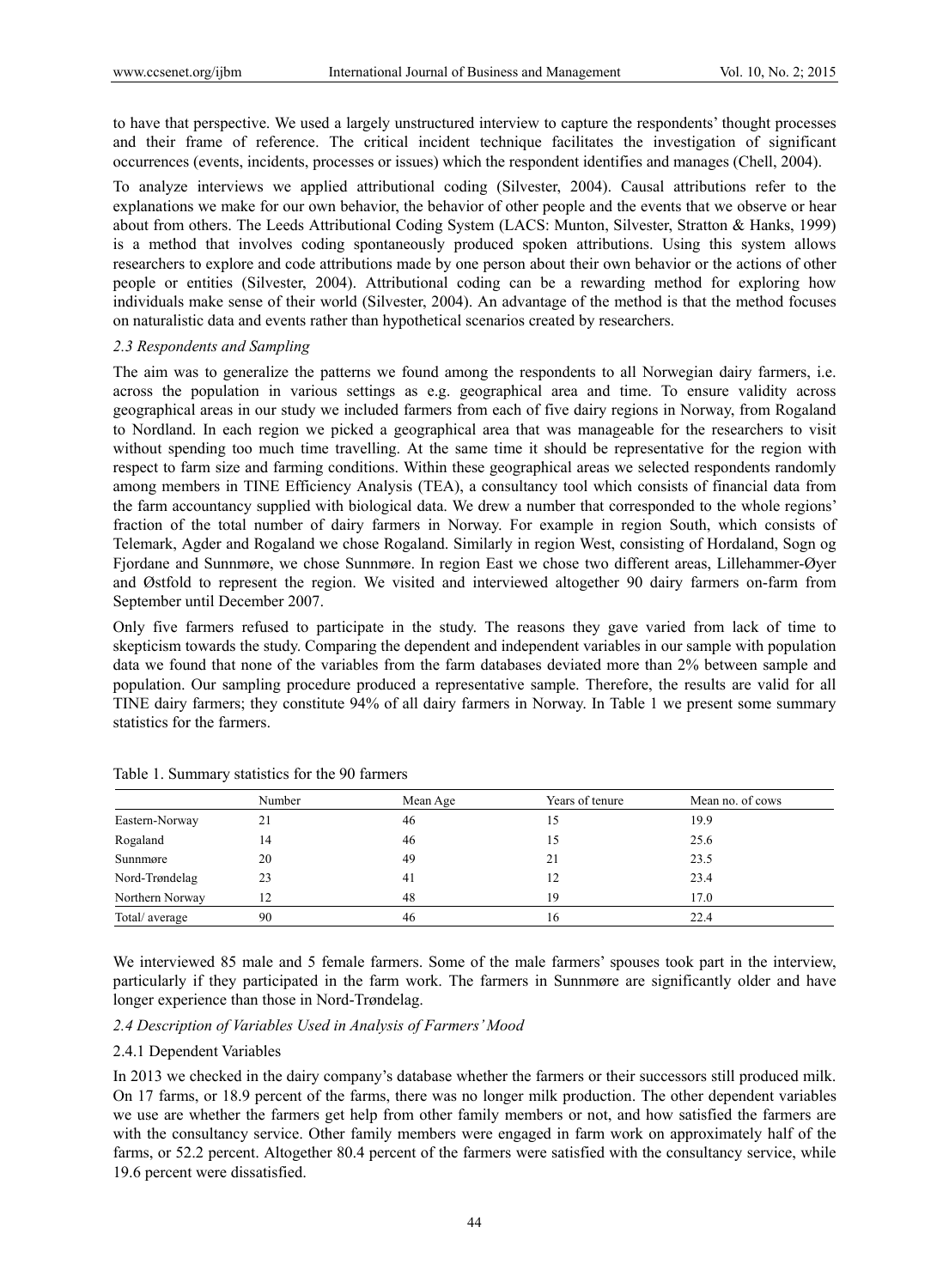## 2.4.2 Independent Variables

We apply three different categories of mood; happy, neutral and bad. Farmers who during the interview gave more than one positive statements about their farming, and no negative statements, were considered being in a positive mood. Contrary, farmers who gave more than one negative statements about their farming, and no positive statements, were considered being in a bad mood. Farmers who did not give any, or maximum one positive or negative statement regarding their farming, were considered as being in a neutral mood. Altogether 48.9 percent of the farmers were in a happy mood, 40 percent were in a neutral mood while only 11.1 percent were in a bad mood.

To illustrate what we mean by positive and negative statements about farming we quote some of the farmers. A negative male farmer in his thirties had considered investing in a fire alarm in the cowshed. However, he dropped the plans because he found it too expensive:

Well that's about the only way of financing a new cowshed nowadays, that's if it burns down. Because there is no chance you can make it nowadays with the quota sizes we have around here….

The same farmer also commented on the quality system which is mandatory on all farms:

I fill in the check lists just to get it done with,… it' s only to avoid losing money. Because it's a nonsense system you know.

In contrast to these negative statements we quote a happy male farmer in his fifties who really enjoyed both farm work and living on a farm. His wife and his son's family were also heavily engaged in the farm work. We asked him what he appreciated in farming:

Everyone who visits this farm comments on the nice garden. And now in summertime, we can sit on the terrace and barbecue or have a cup of coffee …and people drop by and have a chat. That's when we feel comfortable…We emphasize a good quality of life you know…

The happy farmer also appreciated other aspects of farming:

I really appreciate being part of the farming community around here. I meet a lot of people and get involved in the professional environment, that's really rewarding….

A negative male farmer in his fifties was very much occupied with problems. First he commented on the farming economy:

What influences the economy positively is how much we work outside the farm. Because on the farm there is not much we can do. We are tied on our hands and feet on everything, so that's it. But negatively we can influence it by investing on the farm.

This farmer feels that he has little control over his farm income, and attributes the causes externally. When we asked what was challenging in farming he answered:

Well, that's to keep up the spirit and courage to be here on the farm every day all year around. Of course things can improve if we enter joint farming, but that's about the only advantage in joint farming I guess.

Contrary, we quote a happy male farmer in his forties who answered the following when we asked what he enjoyed in farming:

The advantage is that I am very pleased to run my own farm, and that I am allowed to be my own boss. I can manage my working day myself, and I appreciate having a challenging work where I can decide things on my own.…And in winter I can go skiing in the middle of the day. …But perhaps the most important is to have a job you enjoy.

This farmer was very conscious how discussing with farmers in a bad mood could influence his own mood negatively: *I prefer talking to those who are optimistic in farming, the negative ones I deliberately try to avoid.* 

As control variables we use farmers' age, region of residence and the number of discussion partners. To measure how motivated the farmers are we counted how many aspects of farming they enjoy and how many farming magazines they read. We also asked the farmers whether they had potential successors or not.

#### *2.5 Statistical Methods*

After coding the interview data, we transferred the codes to a data sheet. Then we added the data from the dairy company's database showing who had quitted dairy farming, and then merged the datasets in a SAS-JMP-database. First, we explored the hypotheses in a preliminary analysis. Our goal in this first step was to get to know the variables and how they are related. We started with descriptive statistics of our dependent and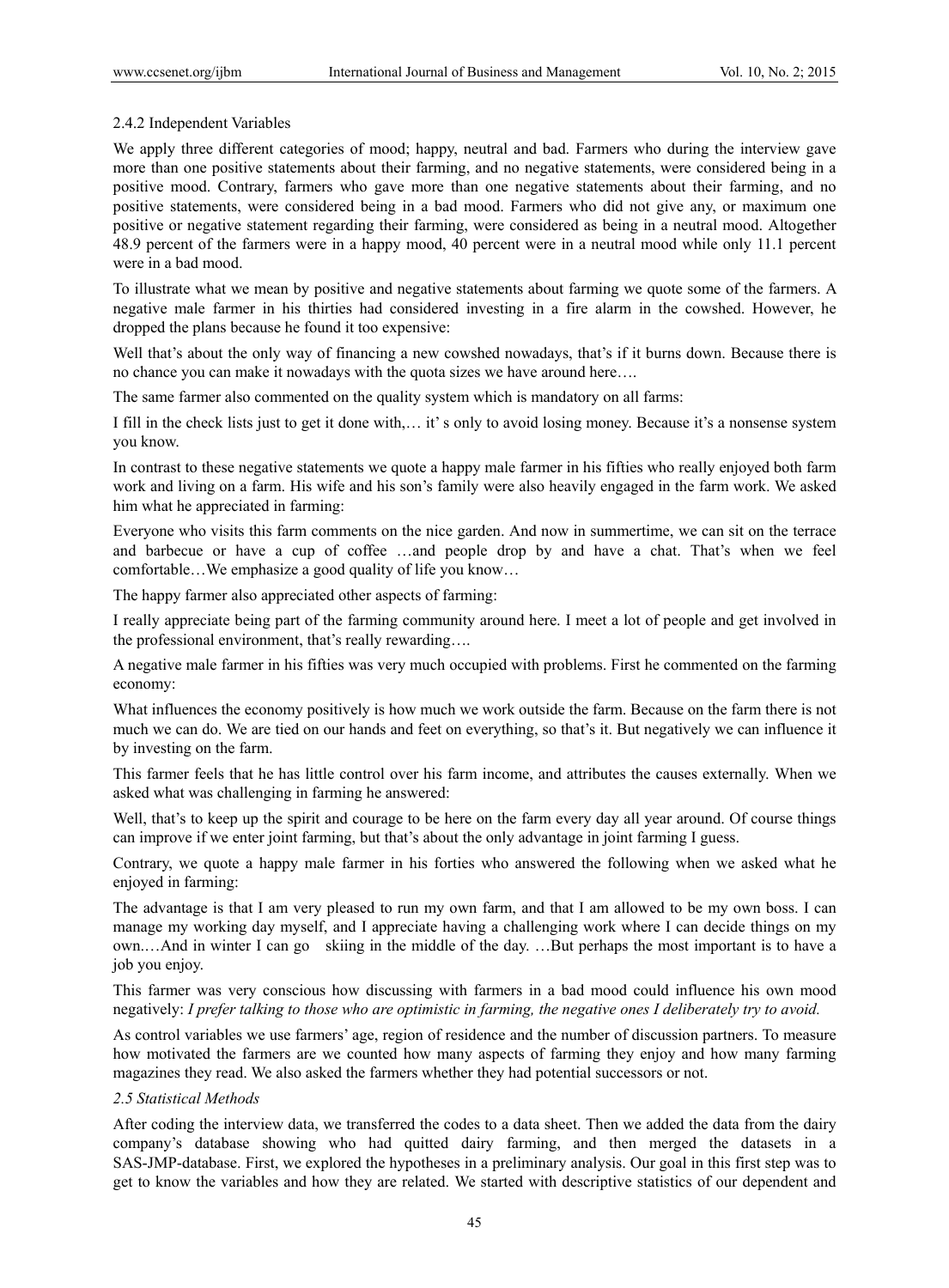independent variables. For continuous variables we performed correlation analysis, analysis of variance, t- tests and regression analysis. We also tested interaction terms and tested for non-linear effects.

## *2.6 Validity and Reliability*

We started at the individual level and apply an interpreter's view. The first aim was to understand the meanings, reasons, purpose, values and behaviors of farmers from their perspective. Qualitative methods are often used when the aim is to understand individual actors, and we decided to use semi-structured in-depth interviews. When we understood the farmers' behavior from his point of view, we wanted to present models of cause and effect for the whole group of farmers. We moved from understanding individuals to explain the behavior of 90 farmers. Quantitative methods have advantages over qualitative methods when the aim is to explain behavior of whole systems. Therefore, we combined qualitative and quantitative methods.

At the beginning of our work we developed hypotheses based on theory and prior findings. Our only independent variable is farmers' mood. To ensure reliability we conducted the first 13 interviews together. In the interview setting it was important to establish an atmosphere of mutual confidence. We started with some small talk on matters outside the interview guide, sometimes related to farming and sometimes not. Then we asked the farmer if we could record the interview. This was an opportunity for the interviewer and the respondent to get to know each other before we turned on the voice recorder. Gradually, the conversation turned over to the themes in the interview guide, and the interview started almost without the farmer noticing it. During the conversation we noticed that confidence increased, and we experienced that farmers are open-minded and trustful. Then we could discuss more difficult subjects as problems they had faced and how they had solved them. At the end of the interview the farmers typically said *"Well this was useful for me too.".* 

We collected all the transcribed interviews in one file and analyzed them with the qualitative software Hyper Research. We coded the data and mapped explanatory patterns. To ensure reliability in the coding process we constructed some preliminary codes together based on our interview guide and our research questions. We coded some interviews together while discussing both the coding and the interpretation of the respondents' statements, then each of us coded a number of respondents and the other checked the coding. We adjusted the coding as our knowledge of the different subjects in the interview data got deeper. We discussed and resolved possible differences in coding to secure inter-coder reliability.

#### **3. Results**

Happy farmers get more help from the rest of the family than farmers in a neutral or bad mood, see Table 2.

| Mood           |        | Involved |        | Not involved | Total |
|----------------|--------|----------|--------|--------------|-------|
| Happy          | $66\%$ | 29       | 34%    |              | 44    |
| Neutral or bad | 39 %   | 18       | $61\%$ | 28           | 46    |
| Total          |        | 47       |        | 43           | 90    |

Table 2. Chi square test of the relationship between farmers' mood and whether other family members involve in farming or not, row percentages

The likelihood ratio test statistic is  $\chi^2$  (1, *n* = 90) = 6.55, p < 0.0105. The finding here supports hypothesis two. A happy male farmer in his sixties told us with great enthusiasm how much the whole family enjoyed farming and how much it meant to all of them:

But what is most important to us, my wife and I, is that we have a family who support us. We have a very good network in our family. So we can go on holiday etc. …and the others give us a helping hand.

A happy female farmer in her thirties with three small children also got heavy support from the rest of the family:

Yes my husband is also involved, but he works full time outside the farm. Still he helps me in the evenings and in the weekends, and when I'm on maternity leave (laughter)…And also my parents participate a lot. They often help me in the cowshed. Even though I tell them to have some time off, they still want to participate.... So I consider this as a family business.

Farmers in a bad mood are less satisfied with the consultancy service than farmers in a happy or neutral mood (Table 3).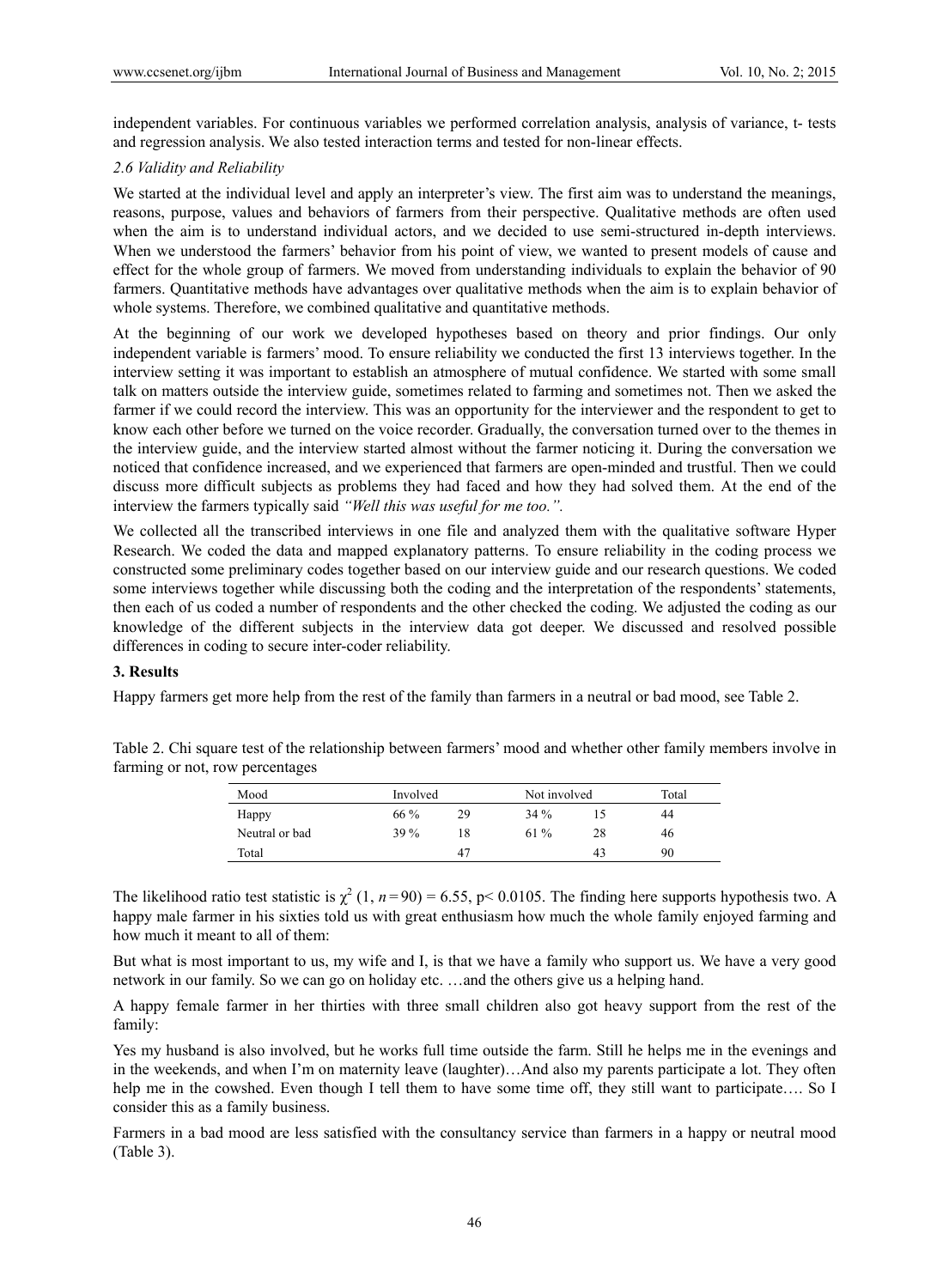| Mood             |      | Satisfied |        | Not satisfied | Total |
|------------------|------|-----------|--------|---------------|-------|
| Happy or neutral | 84%  | 65        | $16\%$ |               |       |
| Bad              | 50 % |           | 50 $%$ |               | 10    |
| Total            |      | 70        |        |               | 87    |

Table 3. Chi square test of the relationship between farmers' mood and whether they are satisfied with the extension service or not, row percentages

The likelihood ratio test statistic is  $\chi^2$  (1, *n* = 87) = 5.45, p < 0.0196. From Table 3 we notice that only half of the farmers in bad mood are satisfied with the consultancy service, while 84 percent of the farmers in happy or neutral mood are satisfied. One of the farmers in a happy mood was very satisfied with the dairy consultant:

Yes we are very satisfied with our advisor, she's a very clever professional. We keep in touch with her once a month. They should have had someone like her also further down south.

Contrary, one of the farmers in a bad mood commented the following when we asked him of his opinion on the consultancy services:

Well I' m a bit tired of training new advisors all the time. I think I've had four different advisors over the last years, and just when I've finished training one, a new one shows up.

The finding in this section supports hypothesis three.

Milk production maintains longer on farms where the farmer is in a happy mood as compared to farms where the farmer is in a bad mood, see Table 4.

Table 4. Chi square test of the relationship between farmers' mood in 2007 and whether they or their successors have continued dairy farming in 2013, row percentages

| Mood           | Continued dairy farming |    |         | Not continued | dairy | Total |
|----------------|-------------------------|----|---------|---------------|-------|-------|
|                |                         |    | farming |               |       |       |
| Happy          | $93\%$                  | 41 | $7\%$   |               |       | 44    |
| Neutral or bad | 70 %                    | 32 | $30\%$  | 14            |       | 46    |
| Total          |                         | 73 |         |               |       | 90    |

The likelihood ratio test statistic is  $\chi^2$  (1, *n*=90) = 8.79, p< 0.003. On farms where the farmer was in a happy mood in 2007, there was still milk production on more than ninety percent of the farms in 2013. In contrast, one third of the farmers who were in a neutral or bad mood had quitted dairy farming in the same period. One of the farmers in a bad mood commented the following when we asked her if her children had any interest in farming:

No, none of them are interested, and I don't think we should encourage them to take over the farm either, when you see how the rest of the society treats us. Is there any future in farming? And become just as tied on our hands and feet as we have been? And to never have a day off, regardless of whether it is Easter or Christmas.

Similarly another farmer in a bad mood commented on the economy when we asked him if any of the children were interested in taking over the farm:

If it really is something to take over then, I wonder….Our oldest son is interested but he earns money like grass in the industry now, so times must change, otherwise the transition will be too big for him I think.

Contrary a farmer in a happy mood told us how the whole family engaged in the farming activities:

The most important thing for me and my wife is that we have a family who supports us. We have such a good network in the family. We can go on holiday and the others keep the wheels running while we are away…..It's truly a family enterprise.

The finding in this section supports hypothesis three.

We found no significant relationship between farmers' mood and farmers' age, region of residence, number of discussion partners or farming performance. Further, we found no relationship between motivation and how long the farmers maintained dairy farming. Finally, we did not find any relationship between whether the farmers had potential successors at the time of the interview, and how long they maintained dairy farming.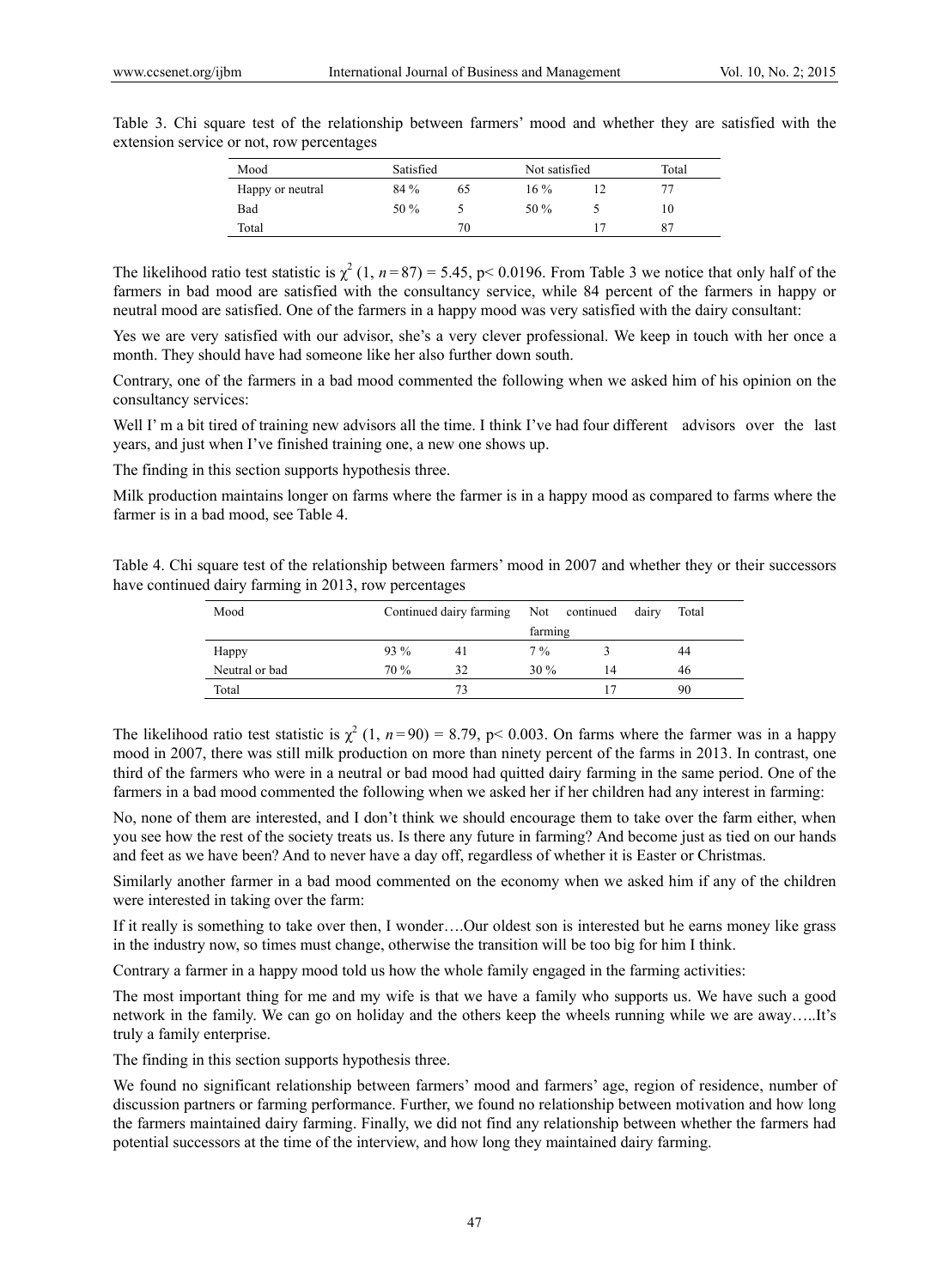#### **4. Discussion and Conclusion**

Farmers in a happy mood get more help from other family members, are more satisfied with the consultancy service, and maintain dairy farming longer than farmers in a bad mood. The lifestyle of farmers is inextricably linked with their work. Not all farmers take holidays, and their lives are governed by often unpredictable forces such as weather, disease and problems with animals and farm machinery. In spite of this, our research reveals that only approximately 11 percent of the farmers are in a bad mood, and half of them are in a happy mode. The remaining are in a neutral mood. This is an important finding, considered the impression one frequently gets through media that farmers often complain. The high number of farmers in a happy mood can explain why more than half of them get help from other family members. Such help can work against some of the potential negative factors in the farmers' work environment, and our findings support the findings of George (2000) and Staw (1994).

According to our findings mood influences strategic decisions such as to maintain production. The finding that a happy mood influences job perseverance positively is somewhat contrary to the finding of Ciavarella et al. (2004). One reason why our results differ might be that Ciavarella et al. (2004) studied only new ventures and measured survival after eight years, while most of the respondents have taken over the farm from their parents and run it for on average 16 years. However, our findings are in line with the findings of Seligman and Schulman (1986) and Tsai et al. (2007). Farmers in a positive mood judge their farming activities as valuable, leading to a positive evaluation, while farmers in a negative mood interpret their farming activities as less valuable, leading to a negative evaluation. In fact our findings indicate that a negative mood signals to the farmer that farming activities lack value. Here the findings are in line with the findings of Clore et al. (2001) and Sirkaya et al. (2004). Our findings also connect to the mood-as-input model (Clore et al., 1994; Schwarz & Clore, 1988).

Taken together the findings show that bad mood has a significant negative impact on the different social relations farmers engage in, both with farming consultants and with other family members. Thus our findings are in line with the findings reported (Keltner & Kring, 1998; Shiota et al., 2004; Harker & Keltner, 2001; Shiota, Campos & Keltner, 2004; Ko et al., 2005; Szulanski, 1996). Farmers in a bad mood who want to benefit more from interaction with consultants should try to regulate their mood. For example they could try to increase their number of discussion partners.

Our findings indicate that farmers in a happy mood are more likely to get successors who are willing to maintain dairy farming, as compared to farmers in a neutral or bad mood. Thus farmers who consider it important to get a successor who maintains dairy farming should reflect upon their mood and consider techniques to eliminate bad mood (see Thayer et al., 1994). Further, they should be aware of how they talk about farming when they are together with the rest of the family, e.g. during dinner. Future studies could explore the relationship between farmers' mood and the likelihood of getting successors in more detail.

A weakness of this study is that we measure the farmers' mood only once. It is well known that moods can change over time, and this could represent a potential threat to the validity of the study. However, the relatively high number of participants counteracts this possible threat. Further, real-life stories are important because they contain important processes that can give in-sights to social and economic behavior. Thus our design ensures that the behaviors observed and recorded reflect behaviors that actually occur in natural settings, as compared to laboratory studies. Future studies could include personality traits to increase the understanding of the effects of different moods. Another possible avenue for future research could be to explore the effects of moods on other strategic decisions, such as to expand the farm.

To conclude the mood of managers of small family owned firms influences involvement from other family members and interaction with consultants. Further, managers' moods influence strategic decisions such as to maintain production, and the likelihood of getting successors.

## **Acknowledgement**

This study was supported by the Norwegian Research Council under The Business Ph.D. program.

# **References**

Angie, A. D., Connelly, S., Waples, E. P., & Kligyte, V. (2011). The influence of discrete emotions on judgment and decision-making: A meta-analytic review. *Cognition & Emotion, 25*(8), 1393–1422. http://dx.doi.org/10.1080/02699931.2010.550751

Arnold, M. B. (1960). *Emotions and personality*. New York: Columbia University Press.

Ashforth, B. E., & Humphrey, R. H. (1995). Emotions in the workplace– A reappraisal. *Human Relations*, *48*(2),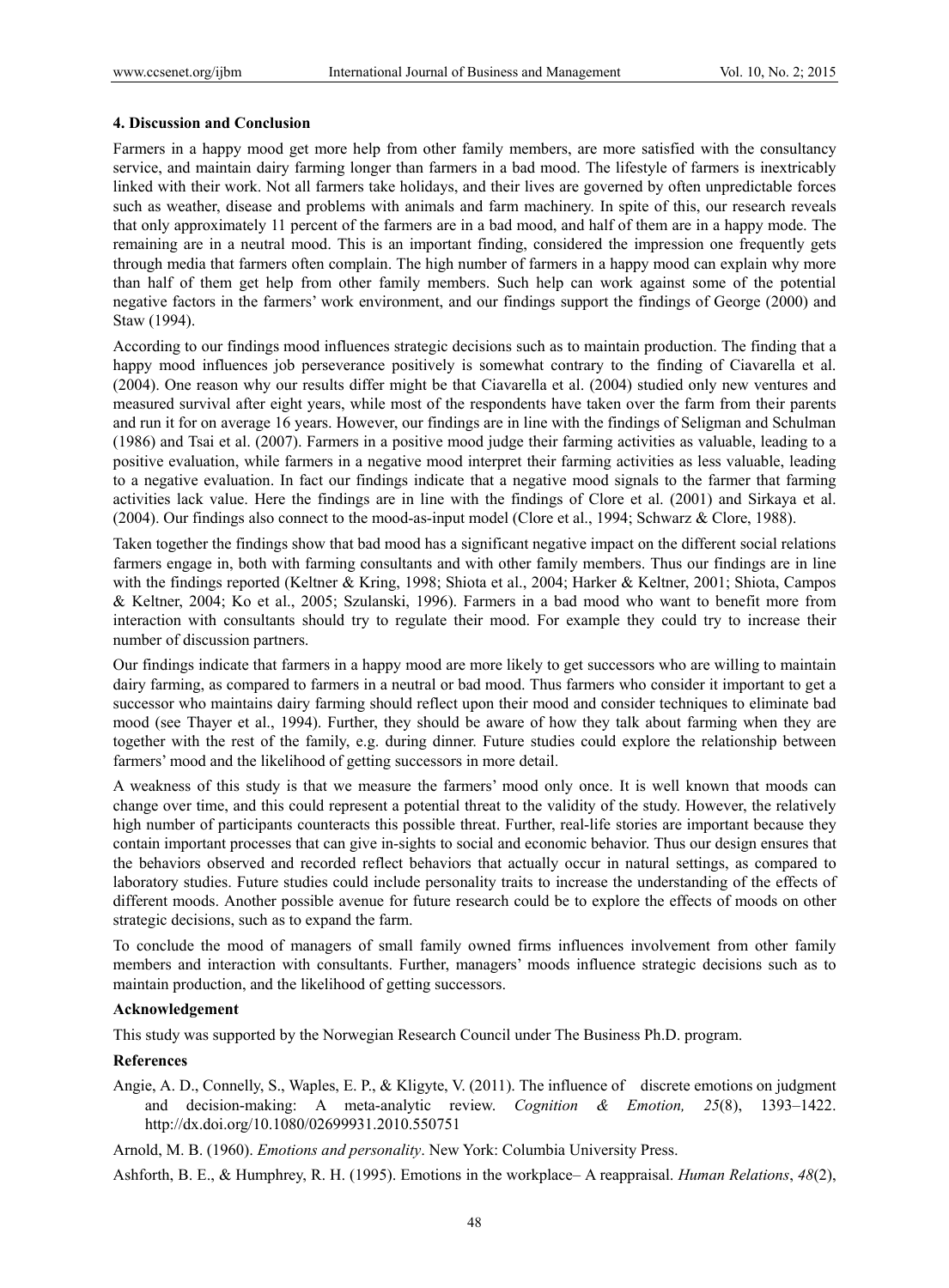97–125. http://dx.doi.org/10.1177/001872679504800201

- Barkhoff, H., Pagano, I. S., & Heiby, E. M. (2007). Longitudinal analyses of the effects of mood on performance as a function of practice versus competition conditions: A season–long study of artistic roller skaters. *The Journal of the American Board of Sport Psychology*, *1*(4), 1–14.
- Bless, H., Bohner, G., Schwarz, N., & Strack, F. (1990). Mood and persuasion: A cognitive response analysis. *Personality and Social Psychology Bulletin, 16*, 331–345. http://dx.doi.org/10.1177/0146167290162013
- Bodenhausen, G. (1993). Emotions, arousal, and stereotypic judgments: A heuristic model of affect and stereotyping. In D. M. Mackie and D. L. Hamilton (Eds.), *Affect, cognition, and stereotyping: Interactive processes in group perception* (pp. 13–37). San Diego, CA: Academic Press. http://dx.doi.org/10.1016/B978-0-08-088579-7.50006-5
- Brandstätter, H. (1997). Becoming an entrepreneur—A question of personality structure? *Journal of Economic Psychology, 18*(2/3), 157–177. http://dx.doi.org/10.1016/S0167-4870(97)00003-2
- Brewer, M. (2000). Research design and issues of validity. In Reis, H.T. and Judd, C.M. (Eds.), *Handbook of Research Methods in Social and Personality Psychology*. Cambridge University Press.
- Chell, E. (2004). Critical Incident Technique. In C. Cassell, & G. Symon, G. (Eds.), *Essential Guide to Qualitative Methods in Organizational Research* (pp. 45–60). Sage Publications.
- Ciavarella, M. A., Buchholtz, A. K., Riordan, C. M., Gatewood, R. D., & Stokes, G. S. (2004). The Big Five and venture survival: Is there a linkage? *Journal of Business Venturing, 19*(4), 465–483. http://dx.doi.org/10.1016/j.jbusvent.2003.03.001
- Clore, G. L., Wyers, R. S., Dienes, B., Gasper, K., Gohm, C., & Isbell, L. (2001). Affective feelings as feedback: some cognitive consequences. In L. L. Martin & G. L. Clore (Eds.), *Theories of Mood and Cognition: A User's Guidebook* (pp. 63–84). Erlbaum.
- Clore, G., & Huntsinger, J. R. (2007). How emotions inform judgment and regulate thought. *Trends in Cognitive Sciences*, *11*(9), 393–399. http://dx.doi.org/10.1016/j.tics.2007.08.005
- Cockerill, I. M., Nevill, A. M., & Lyons, N. (1991). Modeling mood states in athletic performance. *Journal of Sport Sciences*, *9*, 205–212. http://dx.doi.org/10.1080/02640419108729881
- Digman, J. M., & Takemoto-Chock, N. K. (1981). Factors in the natural language of personality: Re-analysis, comparison & interpretation of six major studies. *Multivariate Behavioral Research*, *16*, 149–170. http://dx.doi.org/10.1207/s15327906mbr1602\_2
- Efklides, A., & Petkaki, C. (2005). Feelings and Emotions in the Learning Process: Effects of mood on students' metacognitive experiences. *Learning and Instruction, 15*(5), 415–431. http://dx.doi.org/10.1016/j.learninstruc.2005.07.010
- Fredrickson, B. L. (2001). The role of positive emotions in positive psychology: The broaden-and-build theory of positive emotions. *American Psychologist*, *56*(3), 218–226. http://dx.doi.org/10.1037/0003-066X.56.3.218
- Fredrickson, B. L., & Branigan, C. (2005). Positive emotions broaden the scope of attention and thought action repertoires. *Cognition & Emotion*, *19*(3), 313–332. http://dx.doi.org/10.1080/02699930441000238
- George, J. M. (2000). Emotions and leadership: The role of emotional intelligence. *Human Relations*, *53,* 1027– 1055. http://dx.doi.org/10.1177/0018726700538001
- Gregoire, A. (2002). The mental health of farmers. *Occupational Medicine*, *52*, 471–476. http://dx.doi.org/10.1093/occmed/52.8.471
- Hansen, B. G. (2013). *Problem solving in dairy farming.* PhD thesis. Norwegian School of Economics. Bergen.
- Harker, L., & Keltner, D. (2001). Expressions of positive emotion in women's college yearbook pictures and their relationship to personality and life outcomes across adulthood. *Journal of Personality and Social Psychology*, *80*(1), 112–124. http://dx.doi.org/10.1037/0022-3514.80.1.112
- Hawton, K., Simkin, S., & Malmberg, A. (1998). *Suicide and Stress in Farmers.* London: The Stationery Office.
- Isen, A., Shalker, T., Clark, M., & Karp, L. (1978). Affect, accessibility of material in memory, and behavior: A cognitive loop? *Journal of Personality and Social Psychology*, *36*, 1–12. http://dx.doi.org/10.1037/0022-3514.36.1.1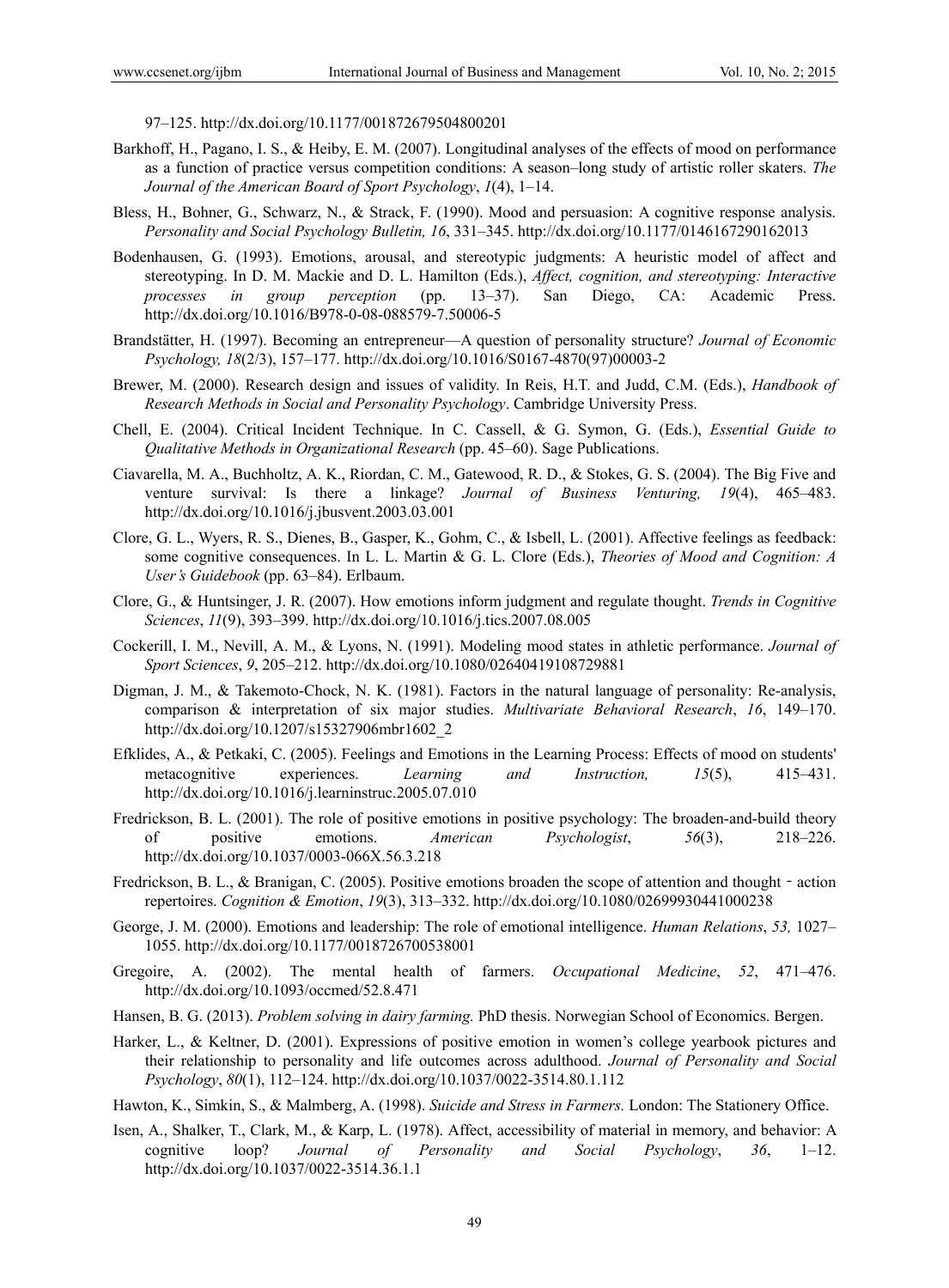- Judge, T. A., Heller, D., & Mount, M. K. (2002). Five-Factor Model of Personality and Job Satisfaction: A Meta-Analysis. *Journal of Applied Psychology*, *87*(3), 530–541. http://dx.doi.org/10.1037/0021-9010.87.3.530
- Kahn, B., & Isen, A. (1993). The influence of positive affect on variety seeking among safe, enjoyable products. *Journal of Consumer Research*, *20*, 257–270. http://dx.doi.org/10.1086/209347
- Kaufmann, G., & Kaufmann, A. (2011). *Psychology in organization and work life*. Fagbokforlaget. Bergen.
- Kaufmann, G., & Vosburg, S. K. (1997). Paradoxical" mood effects on creative problem solving. *Cognition & Emotion*, *11*, 151–170. http://dx.doi.org/10.1080/026999397379971
- Keltner, D., & Kring, A. (1998). Emotion, social function, and psychopathology. *Review of General Psychology*, *2*, 320–342. http://dx.doi.org/10.1037/1089-2680.2.3.320
- Ko, D. G., Kirsch, L. J., & King, W. R. (2005). Antecedents of knowledge transfer in enterprises. *MIS Quarterly*, *29*(1), 59–85.
- Kraiger, K., Billings, R., & Isen, A. (1989). The influence of positive affective states on task perceptions and satisfaction. *Organizational Behavior and Human Decision Processes*, *44,* 12–25. http://dx.doi.org/10.1016/0749-5978(89)90032-0
- Lijun, W., Chieh, W. T., Wanchun, D., Hongjuan, Y., & Sengui, L. (2014). Hair Dressing Entrepreneurs' Motivation, Personality and Business Performance Research. *International Journal of Business and Management*, *9*(7), 126–138. http://dx.doi.org/10.5539/ijbm.v9n7p126
- Lowther, J., & Lane, A. M. (2002). Relationships between mood, cohesion and satisfaction with performance among soccer players. *Athletic Insight*, *4.* Retrieved from http://www.athleticinsight.com/Vol4Iss3/MoodandPerformance.htm
- Luo, Z. M., Wang, J. R., & Xu, X. J. (2008). The research of entrepreneur's personality on Business Performance: The mediating effect of relation network. *Journal of Entrepreneurship Research,* 57–88.
- Martin, E. A., & Kerns, J. G. (2011). The influence of positive mood on different aspects of cognitive control. *Cognition & Emotion*, *25*(2), 265–279. http://dx.doi.org/10.1080/02699931.2010.491652
- McGregor, M., Willock, J., & Deary, I. (1995). Farmer stress. *Farm Management*, *98*(2), 57–65.
- Munton, A. G., Silvester, J., Stratton, P., & Hanks, H. (1999). *Attributions in action: A practical approach to coding qualitative data*. Chichester: Wiley.
- Sanne, B., Mykletun, A., Moen, B. E., Dahl, A. A., & Tell, G. S. (2004). Farmers are at risk for anxiety and depression: The Hordaland Health Study. *Occupational Medicine*, *54*, 92–100. http://dx.doi.org/10.1093/occmed/kqh007
- Schwarz, N. (1994). Judgment in a social context: Biases, shortcomings, and the logic of conversation. *Advances in Experimental Social Psychology*, *26*, 123–162. http://dx.doi.org/10.1016/S0065-2601(08)60153-7
- Schwarz, N., & Clore, G. L. (1988). How do I feel about it? The informative function of affective states. In K. Fiedler & J. P. Forgas (Eds.), *Affect, cognition, and social Behavior* (pp. 44–62). Göttingen: Hogrefe.
- Schwarz, N., & Skurnik, I. (2003). Feelings and Thinking: Implications for Problem Solving. In J. Davidson and R. Sternberg (Eds.), *The psychology of problem solving*, (pp. 263–290). Cambridge. http://dx.doi.org/10.1017/CBO9780511615771.010
- Schwarz, N., Strack, F., Kommer, D., & Wagner, D. (1987). Soccer, rooms and the quality of our life: Moods effect on judgments of satisfaction with life in general and within specific life-domains. *European Journal of Social Psychology*, *17*(1), 69–79. http://dx.doi.org/10.1002/ejsp.2420170107
- Seligman, M. E. P., & Schulman, P. (1986). Explanatory style as a predictor of productivity and quitting among life insurance sales agents. *Journal of Personality and Social Psychology*, *50*, 279–307. http://dx.doi.org/10.1037/0022-3514.50.4.832
- Shiota, M. N., Campos, B., Keltner, D., & Hertenstien, M. J. (2004). Positive emotion and the regulation of interpersonal relationships. In P. Philippot and R. S. Feldman (Eds.), *The regulation of emotion* (pp. 127– 155). Mahwah, NJ: Erlbaum.
- Silvester, J. (2004). Attributional Coding. In Cassell, C & Symon, G. (Eds.), *Essential Guide to Qualitative Methods in Organizational Research*. (pp. 228–241). Sage Publications. http://dx.doi.org/10.4135/9781446280119.n19